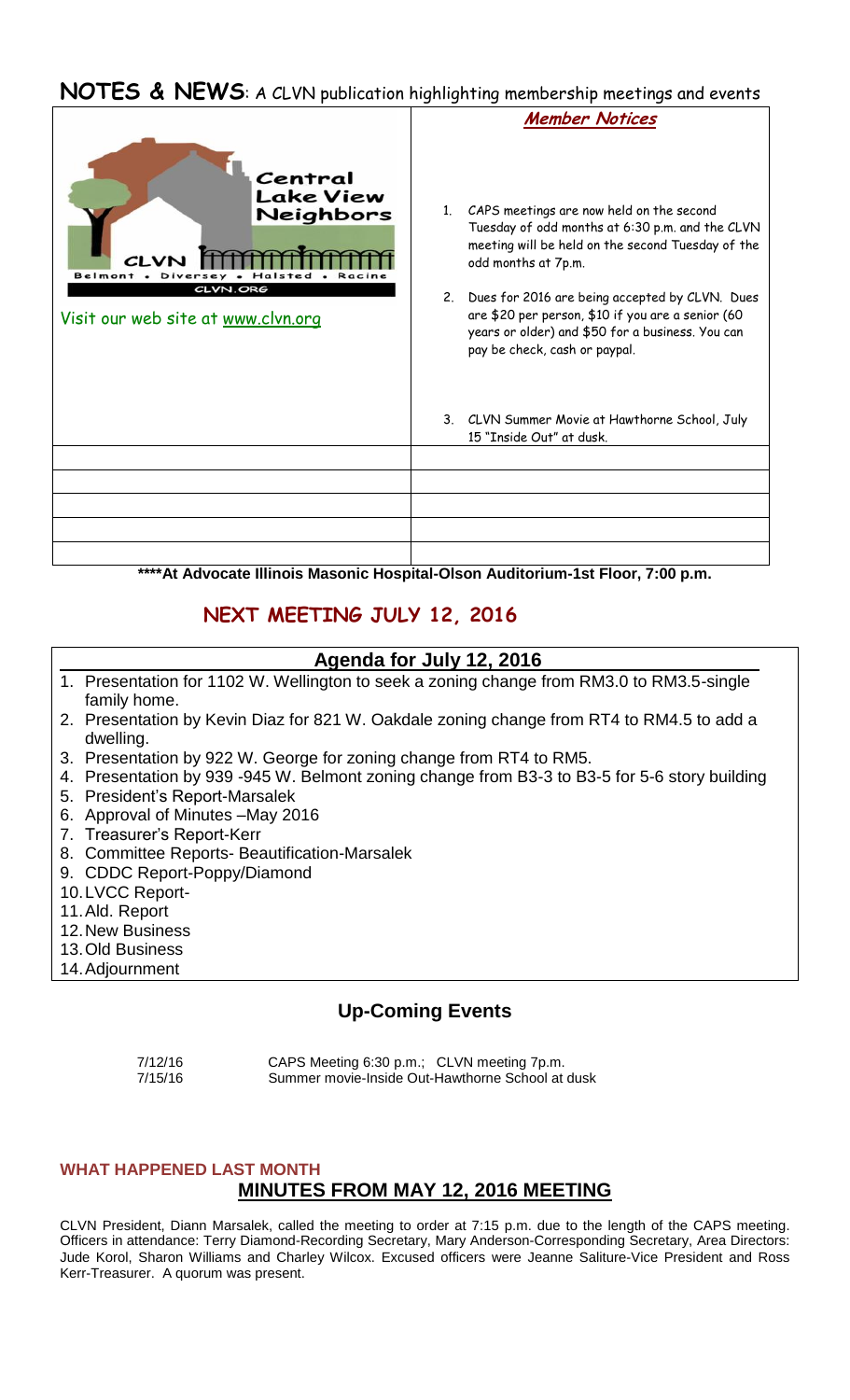**Presentation by Blaze Pizza at 953 W. Belmont to modify their plan of operation**: Marsalek indicated CLVN in the past approved the plan of operation for Blaze Pizza to sell beer and wine at their location. Adam Cummis spoke on behalf of Blaze Pizza. He told us the pizzas are made in 180 seconds. He came to CLVN in December 2013 to present the plan of operation for Blaze Pizza. He now seeks to also sell 5-6 craft beers with their food. There are no tv's in the restaurant. The proposed beer sales would be 2% to 4% of their sales. He hopes to craft beers from small kegs. They try not to just serve liquor without a purchase of food. They are not a bar and have no bar in the restaurant. They are open till 1:00 a.m. on Friday and Saturday and midnight Sunday to Thursday. Other Blaze Pizza's are selling the craft beers. He seeks to modify the plan of operation to include the craft beers. They do not advertize or have signage that they serve liquor. A motion was made by Marie Poppy and seconded by Charley Wilcox to modify the plan of operation to allow the sales of craft beers. The motion passed unanimously.

**Presentation by Alderman Tom Tunney**: Tunney thanked Marsalek and CLVN volunteers for all their work they do for the neighborhood. He discussed the police budget and how a large portion of City taxes pay for public safety. Bill Clinton had a federal initiative to add more officers. The City needs to pay their share for the pension for police and fire. We need to work together to support the police so the police and citizens can work together. There was a fire in the rear of 901 W. Belmont and this building has been in court for over two years. He will ensure Barcocina does the landscape they promised for their outdoor area. Many infrastructure projects are in the ward. A new signal will be placed at Wellington and Sheffield. Also may a camera will be placed at this intersection for security. A comment was made about the ponding of water by Fish Bar. New stores on Belmont include a European furniture store and the Beef Shack. Work is being done on Belmont from City Suites to the west. Target should move into the space at Clark and Belmont by October or November. Mariano's should move into their Broadway store in July. The City still offers a 50- 50 program on the sidewalks. Poppy brought up issues with the water /drainage at Enterprise on Sheffield. He pledged to contact the owner of the property to see what can be done to address the water issue. Also Poppy brought up a piece of concrete at the corner that needs to be addressed. A concern was raised about work done at Mildred and Wolfram and how the newly paved street has been patched due to holes from construction. Dorothy Mroski complimented Ald. Tunney for his street cleaning that he personally has done. If you see graffiti call 311 to report. Work on infrastructures has disrupted the area and caused a stir with rats. If you see dumpsters overflowing contact 311 or his office and the business or building can be ticketed. He would like to see more canine security at the Belmont el at 2:00 a.m. instead of evenings. Anderson Brothers should have tenants in September. The project will be 70 units with two commercial tenants. The original plan for redeveloping Belmont and Ashland will be scaled back. A neighbor thanked the Alderman for all his work done for the area and Agassiz School. The Alderman discussed the proposed plaza at Wrigley Field. The Cubs are seeking a patio license for venue that can house 4000 individuals. Most outdoor patios hold 200 individuals for capacity. On game days those with a ticket could enter the plaza. Tunney would support family friendly events in the plaza. Ald. Tunney would be opposed to a patio open for 4000 individuals that serves liquor 365 days a year. Ald. Tunney encouraged neighbors to write to the Liquor Commission to raise your objections to liquor for 365 days a year at the plaza. The Cubs have gotten 35,000 feet of signage from Addison to Patterson. He does not want to see the plaza turn into Times Square when we lack proper security.

**Presentation of 1102 W. Wellington from R3.0 to R3.5:** Tabled as no one appeared.

**Presentation by 821 W. Oakdale for RT4 to RT4.5**: Tabled as no on e appeared.

**Election of Dorothy Klees as a CLVN Area Director**: CLVN needs an area director due to the resignation of Rob Svendsen. Dorothy Klees of Barry, volunteered to be an area director. A motion was made by Diann Marsalek and seconded by Terry Diamond to approve Dorothy Klees as an area director. The motion passed unanimously.

**Election of Tracey Klees as the 2nd LVCC representative from CLVN:** Marsalek informed the membership we needed a second representative to LVCC from CLVN. Tracey Klees has volunteered to be our representative. A motion was made by Terry Diamond and seconded by Karen Gaus to approve Tracey Klees as our second representative to LVCC from CLVN. The motion passed unanimously.

**President's Report:** The 2016 CAPS/CLVN schedule is July 12, Sept. 13 and Nov. 8. Thanks to all who attended the CLVN Wine Tasting at Kirkwood which was great and a special thanks to Kirkwood for hosting the event. Thanks to all who participated in the neighborhood cleanup in which we picked up many bags of trash. Thanks to Vaughan's for hosting the volunteers for lunch after the clean up. Thanks to all who purchased flowers for the CLVN Flower Sale. A beer tasting will be at George Street Pub on June 12, 2016. The outdoor summer movies are June 17 "Annie" and July 15 "Inside Out" at Hawthorne. CLVN is working on obtaining our own 501 c 3 non for profit status. Marsalek attended a meeting called by a local woman who lives near Southport and Belmont. She would like to see more residents communicate with their neighbors and get to know their neighbors as a means to take the neighborhood back. We will bartend at the CLMA Music Fest on May 28-29, 2016 at Belmont and Sheffield and need volunteers on those days from 4-7 p.m. We get to keep our tips as a donation for CLVN. Thanks to the CLVN officers and area directors who distributed membership brochures. We have gotten a few new members in response to the membership drive. We will also keep the brochures at the Alderman's office and maybe local businesses.

**Approval of Minutes**: A motion was made by Terry Diamond and seconded by Charley Wilcox to approve the March 2016 minutes. The motion passed unanimously with one abstention by Marie Poppy.

**Treasurer's Report:** Marsalek reported a balance in all CLVN accounts of \$17,439.15. There were dues received, a profit of \$730 from the wine tasting and money coming in from the flower sales. We did pay \$3500.00 to the landscaper for the Agassiz project, \$1,158.03 for mulch and corner signs and \$375.00 for the movie night licensing fee. Marsalek paid for the second movie licensing fee as a donation to CLVN.

**Beautification Committee Report**: Marsalek reported the 15 tree boxes along George, Seminary and Wolfram near Agassiz School have been planted. We also want to thank our sponsors: Ald. Tunney, Friends of Agassiz, Vic Theater, Mad River, Barcocina, 7-11, Chicago Cubs, Pompei, Kirkwood, Vaughan's, Jeanne and Mike Saliture, CLVN and Frank Nussbaum. Poppy asked the cost for the corners. Marsalek reported a corner costs CLVN about \$100 with mulch, plants and signage. We have 17 corners and would like to have about \$3000 in the fund for yearly maintenance